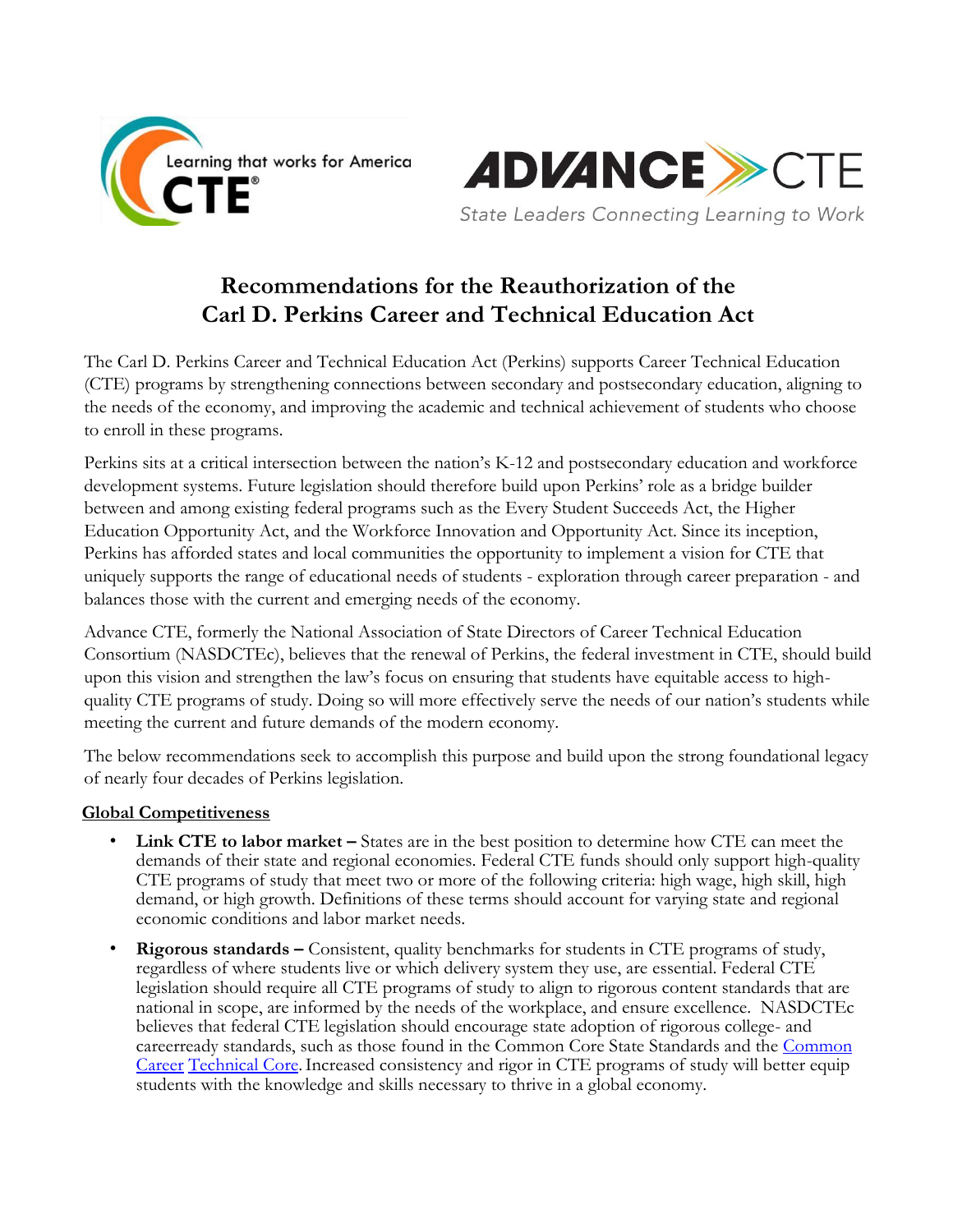**Innovation funding –** The next federal CTE legislation should focus on improving student outcomes through innovative approaches and programmatic improvement. The next federal CTE legislation should allocate new formula funding, above and beyond the basic state grant, to states to incentivize innovative practices and solutions at the state and local levels. Successful innovations should be scaled up using the basic state grant funds.

## **Partnerships**

- **Partnerships with business and industry –** Strong partnerships between the CTE community and business and industry are essential to high-quality CTE programs of study. Federal CTE legislation should require local advisory committees comprised of employers and education stakeholders who will actively partner to design and deliver CTE programs of study and provide assistance in the form of curricula, standards, certifications, work-based learning opportunities, teacher/faculty externships, equipment, etc. States should have the flexibility to structure local advisory committees in a way that best meets the needs of their state (in terms of governance, funding, geographic and other influencing factors).
- **Consortia –** Coordination and collaboration between secondary and postsecondary partners is essential and must be improved. The federal CTE legislation should incentivize consortia of secondary and postsecondary eligible entities to better facilitate coordination and transitions between learner levels. States should have the flexibility to structure consortia in a way that best meets the needs of their state in terms of governance, funding, and geographic factors.
- **WIOA Combined State Plans** The decision as to whether to include Perkins in a Workforce Innovation and Opportunity Act (WIOA) combined state plan should be solely at the discretion of the state Perkins eligible agency. Alignment between CTE and workforce development programs can and should take many different forms to reflect the unique challenges and state environments throughout the country. The federal government should not override states' rights by dictating how this collaboration should occur through federal legislation particularly when state CTE systems are supported primarily with state and local resources.

#### **Preparation for Education and Careers**

• **School counseling and career planning -** Comprehensive counseling, including career and academic counseling, should be expanded and offered no later than middle school. Federal CTE legislation should provide greater support for career counseling, including all students having an individual learning plan that includes the student's academic and careers goals, documents progress towards completion of the credits required to graduate from their secondary program, and indicates the requisite knowledge, skills and work-based learning experiences necessary for career success. These plans should be actively managed by students, parents, and school-level personnel and should extend into postsecondary education to ensure successful transitions to the workplace.

#### **Programs of Study**

• **High-quality CTE programs –** Federal CTE legislation should focus on promoting excellence in CTE. To that end, NASDCTEc believes that more specificity is needed to define elements that are necessary to ensuring high-quality programs. Research by the National Research Center for Career and Technical Education underscores our recommendation that federal funding should be delivered through rigorous programs of study, as defined by the Office of Career, Technical and Adult Education's 10 component framework. The law should emphasize strategies that improve alignment between secondary and postsecondary systems, such as statewide articulation agreements, transcripted postsecondary credits, and stackable credentials. High-quality CTE programs should also expose students to employment and leadership opportunities, for instance, through work-based